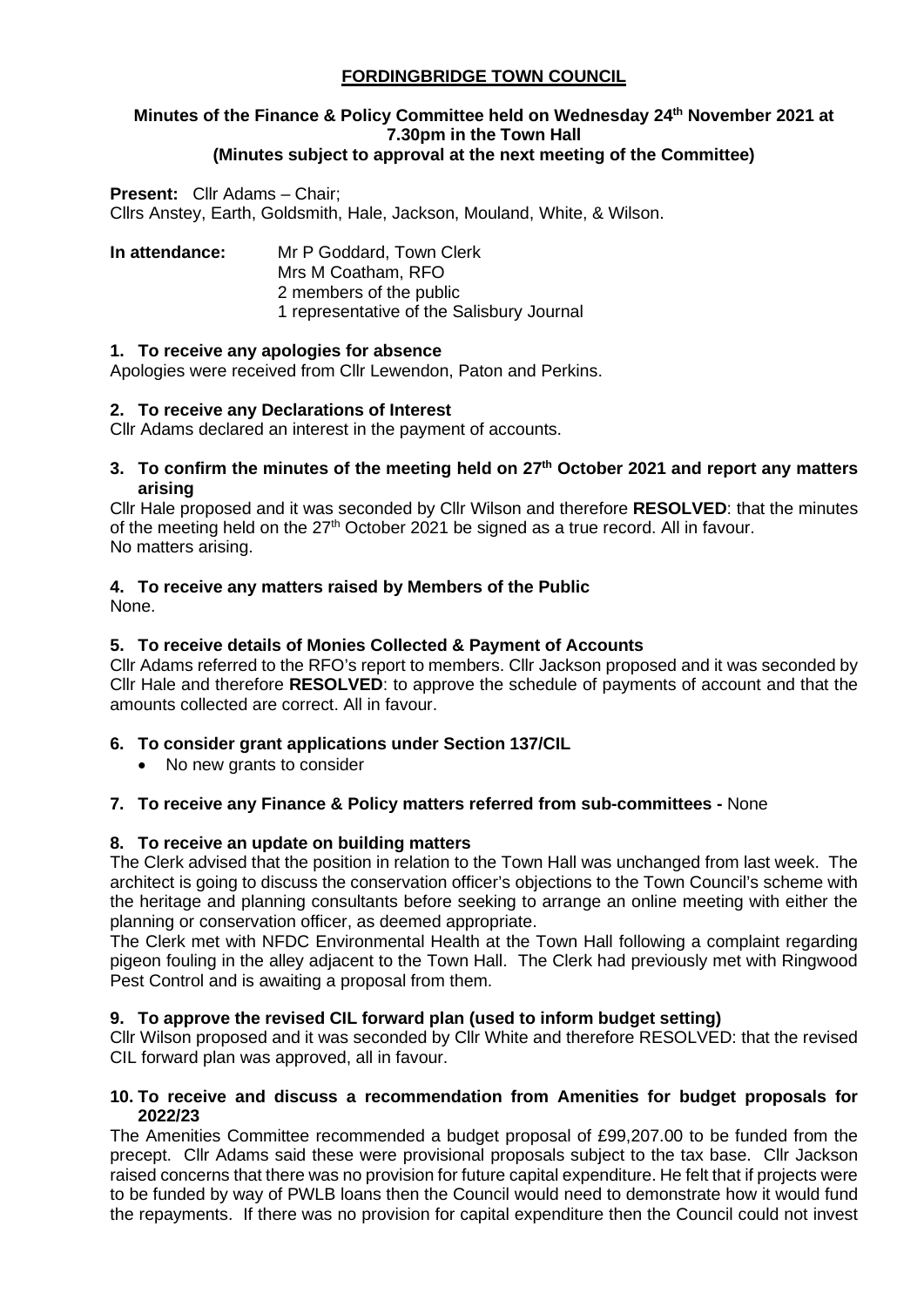Finance & Policy 24.11.21

in the future over the next eighteen months. He believed that some provision should be made in the budget. Cllr Wilson advised that some additional provision had been made in the amenities committee's budget. The RFO advised that additional budget had been included for grounds maintenance and play equipment but additional budget should not be made specifically for loan repayments unless residents have been consulted. Cllr Hale said that the proposed budget increases provided the Town Council with more flexibility and that, in any event, some of the projects being considered were longer term. Cllr Wilson said the additional budget (subject to the tax base) would allow loan repayments if required whilst not impacting on residents. Cllr Adams felt that givent the current economic climate the Council should not burden residents with significant additional costs. Cllr Jackson said that recent surveys had highlighted resident's concerns in relation to highways and the Council might need to contribute to improvements. Cllr Hale said whilst this was the case in Rockbourne highways projects take considerably more than a year. Cllr Hale proposed and it was seconded by Cllr Earth and therefore **RESOLVED:** to agree the recommendation from the amenities committee for budget proposals for 2022/23. All in favour.

#### **11. To receive and discuss a recommendation from General Purposes for budget proposals for 2022/23**

The General Purposes Committee recommended a budget proposal of £44,750.50 to be funded from the precept. Cllr Hale proposed and it was seconded by Cllr Earth and therefore **RESOLVED:** to agree the recommendation from the General Purposes committee for budget proposals for 2022/23. All in favour.

#### **12. To consider the budget proposals for the Finance & Policy Committee for 2022/23**

The RFO advised that the General Purposes and Amenities budgets feed into the Finance & Policy budget. The overall position is a proposed precept of £285,143.50 which is an increase of £23,246.50 which represents a percentage increase of just under 9%. Cllr Wilson hoped that once the tax base has been adjusted the percentage increase per resident would be lower. The RFO said that funding for some projects may be available from other sources such as HCC, the NFDC and grants. Cllr Jackson asked about recent CIL contributions and the RFO confirmed CIL had been received in relation to two small developments. Cllr Wilson proposed and it was seconded by Cllr Mouland and therefore **RESOLVED:** to agree the Finance & Policy committee budget proposal of £141,186.00 for 2022/23. All in favour.

#### **13. To formulate a resolution to go before General Council on 5th January 2022 for the precept request**

Cllr Wilson proposed and it was seconded by Cllr Mouland and therefore **RESOLVED:** to agree the committee's budget proposals for 2022/23 subject to consideration of the Council's reserves to go before General Council on 5<sup>th</sup> January 2022. The proposals would result in a precept of £285,143.50, subject to confirmation of the tax base in December. All in favour.

#### **14. To confirm the continued appointment of the Internal Auditor (IAC)**

Cllr Adams proposed and it was seconded by Cllr Wilson and therefore RESOLVED: that the appointment of IAC as internal auditor continues, all in favour.

#### **15. To review the following policies and registers**

• Data Protection Policy and Privacy Notices

The RFO advised that this had been updated based on HALC guidance. She confirmed that the policy took into account the recently installed CCTV. Cllr Hale proposed and it was seconded by Cllr Jackson and there RESOLVED: to adopt the updated policy.

• Environment Policy

Cllr Adams advised that the draft policy was in two parts. The RFO said the policy was based upon the environmental policy of similar councils and the action plan needed populating. There was discussion as to where responsibility for the policy should sit. Cllr Hale suggested General Council but it would need to go through the responsible committees. Cllr Wilson agreed, particularly with regard to planning where consideration should be given to matters such as walking and cycling routes. Cllr Hale felt that the Council should agree the policy and then give some thought as to how it would sit with the committees. The RFO suggested that the chairs of each of the committees